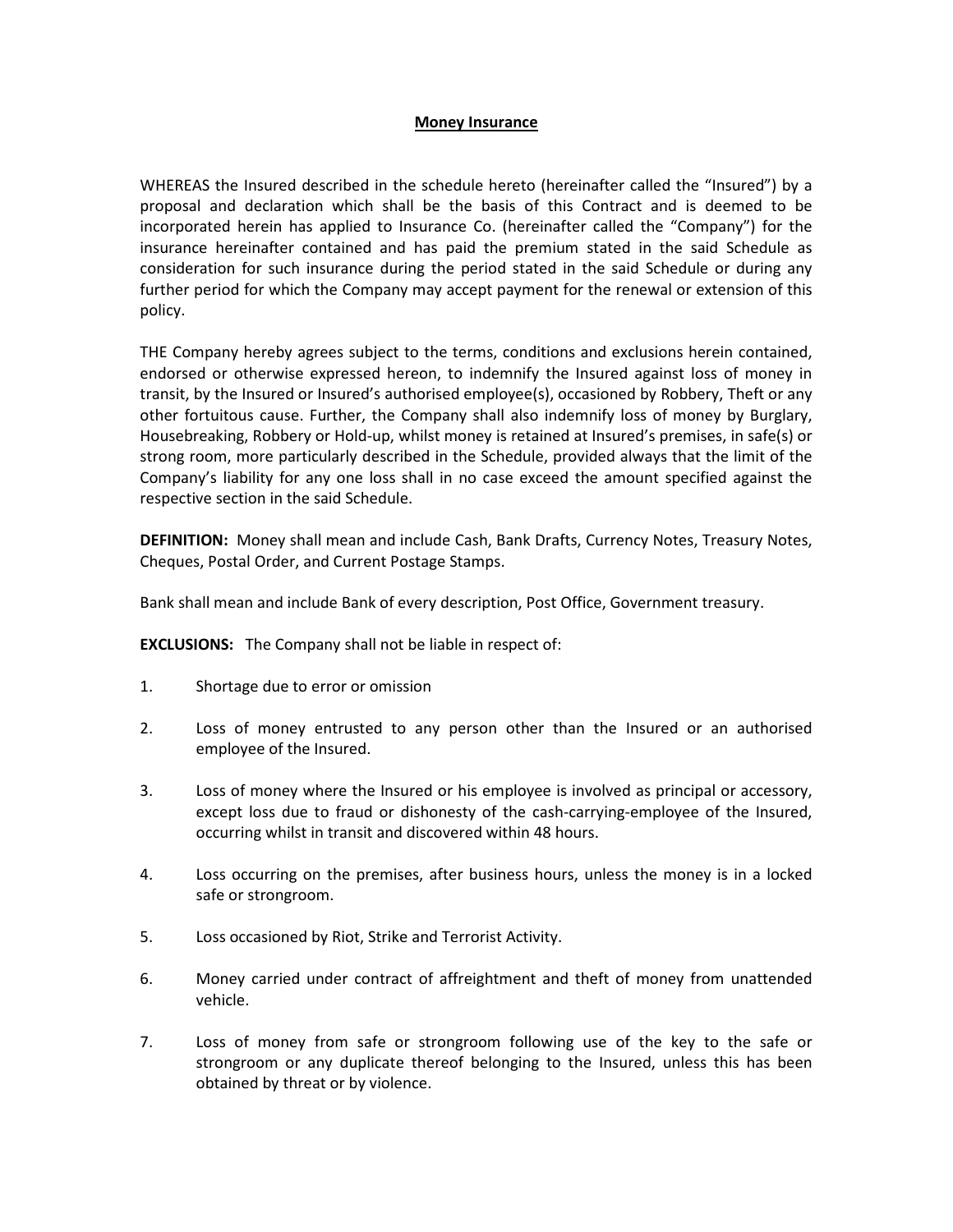- 8. Loss or damage whether direct or indirect arising from War, War-like operations, Act of Foreign Enemy, Hostilities (whether War be declared or not) Civil War, Rebellion, Insurrection, Civil Commotion, Military or Usurped Power, Seizure, Capture, Confiscation, Arrests, Restraints and Detainment by the order of any Government or any other authority. In any action suit or other proceedings where the Company alleges that by reason of the above provisions any loss or damage is not covered by this insurance, the burden of proving that such loss or damage is covered shall be upon the Insured.
- 9. (a) Any loss, destruction or damage, to any property whatsoever or any loss or expense whatsoever or any loss or expense whatsoever, resulting or arising therefrom or any consequential loss, and, any legal liability of whatsoever nature, directly or indirectly caused by or contributed to, by or arising from ionising radiation or contamination by radioactivity, from any source whatsoever.

 (b) Any loss, destruction, damage or legal liability, directly or indirectly caused by or contributed to, by or arising from Nuclear Weapons material.

- 10. Consequential loss or legal liability of and kind.
- 11. Loss or damage due to or contributed to by the Insured having caused or suffered anything to be done whereby the risks hereby insured against were unnecessarily increased.

## **CONDITIONS**

#### SPECIAL:

- 1. MAINTENANCE OF BOOKS AND KEYS: The Insured shall keep a daily record of the amount of cash contained in the safe or strongroom and such record shall be deposited in a secure place other than the said safe or strongroom and produce as documentary evidence in support of a claim under this policy. The keys of the safe or strongroom shall not be left on the premises out of business hours unless the premises are occupied by the Insured or any authorised employee of the Insured in which case, such keys if left on the premises shall be deposited in a secure place not in the vicinity of the safer strongroom.
- 2. **ADJUSTMENT OF PREMIUM**: The premium in so far as it relates to cash-in-transit is to be regulated by the amount of such money in transit during each period of insurance and for this purpose, a proper record shall be kept in the books of the Insured which the Insured shall at all reasonable times allow the Company to inspect. Within one month from the expiry of each period of insurance, the Insured shall furnish the Company with the correct account of the amount of all such money in transit during the period and if the ascertained amount shall differ from the estimated amount on which premium has been paid, the difference in premium shall be met by a further proportionate payment to the Company or by a refund to the Insured as the case may be, but in no case, shall the refund be more than fifty percent (50%) of the premium stated in the schedule, and retention of premium shall not be less than the minimum of Rs. 30/-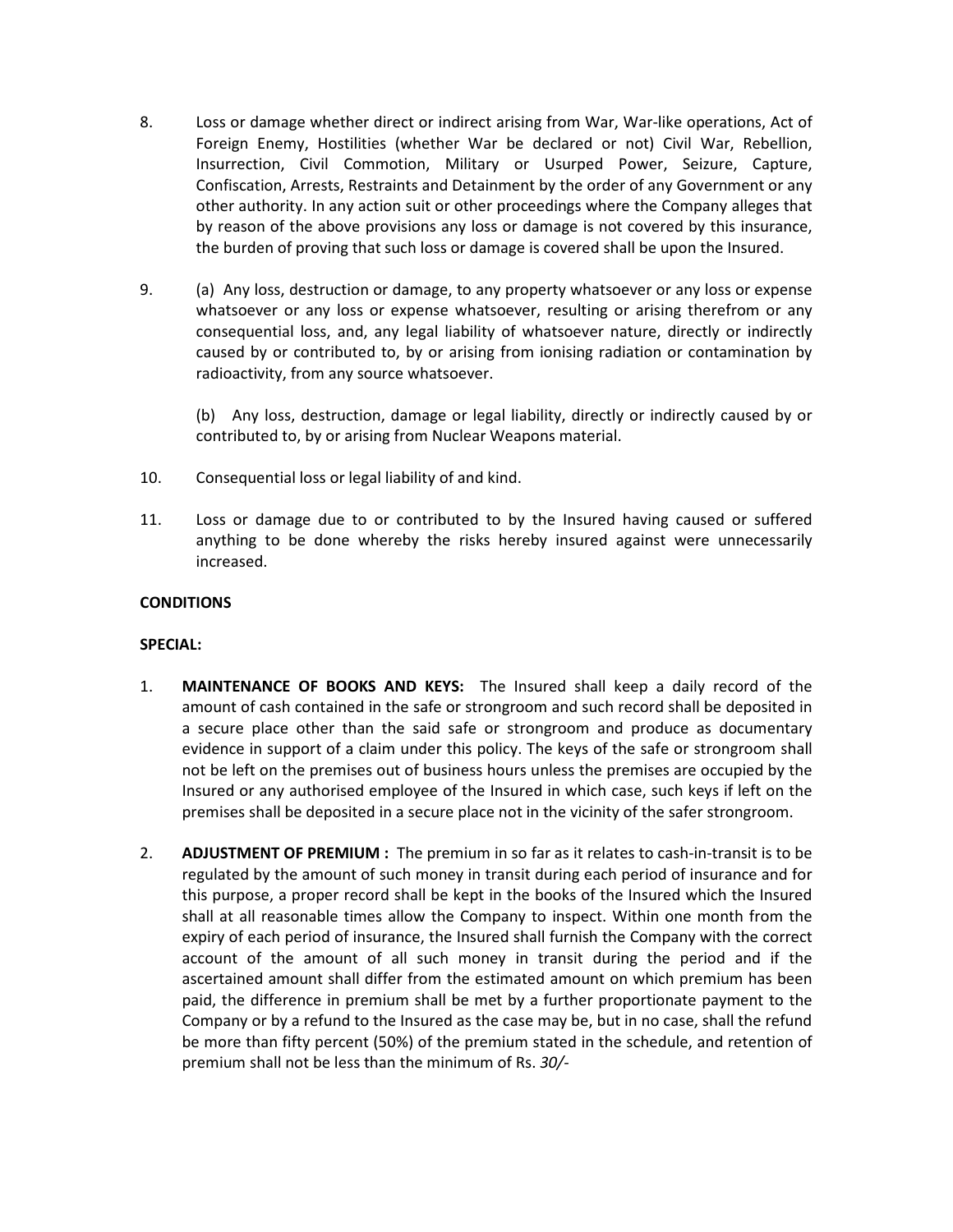3. RIGHTS OF RECOVERY : The Company shall be entitled in the name of the Insured to have the absolute conduct and control of all or any proceedings that it considers necessary for the purpose of tracing and recovering money lost or of securing reimbursement in respect of money lost and the Insured shall at the Company's expense furnish all such assistance as may reasonably be required by the Company in connection with such proceedings and in the event of any or all of the money being recovered, it shall be imperative upon the Insured to refund to the Company such a proportion of the sum allowed by way of compensation as the amount recovered bears to the total amount of

# GENERAL

- 1. NOTICE : Every notice and communication to the Company required by this policy shall be in writing to the office of the Company through which this insurance is effected.
- 2. **DUTY OF DISCLOSURE**: This policy shall be void and all premium paid hereon shall be forfeited to the Company in the event of misrepresentation, misdescription or nondisclosure of any material fact.
- 3. REASONABLE CARE: The Insured shall take all reasonable steps to safeguard the property insured against accident, loss or damage.
- 4. **CLAIMS PROCEDURE**: Upon the happening of any event giving rise or likely to give rise to a claim under this policy, coming to the knowledge of the Insured :

 (a) The Insured shall give immediate notice to the police and to the Policy issuing office of the Company and take all practicable steps to discover the guilty person or persons and to recover the cash lost.

` (b) The Insured shall deliver to the Company, within fourteen days from the date on which the event shall have come to his knowledge, a detailed statement in writing of the loss.

 (c) The Insured shall furnish all explanations, vouchers, proof of ownership and other evidence of substantiate the claim and the Company may, if it deems necessary, require corroborative evidence of the statements of the Insured or any of Insured's family members or employee/s.

- 5. **CONTRIBUTION** : If at the time of the happening of any loss or damage covered by this policy there shall be subsisting any other insurance of any nature whatsoever covering the same property whether effected by the Insured or not, then the Company shall not be liable to pay or contribute more than its ratable proportion of any loss or damage.
- 6. FRAUD : If any claim under this policy shall be in any respect fraudulent or if any fraudulent means or device are used by the Insured or any one acting on the Insured's behalf to obtain any benefit under this policy, all benefits and rights under the policy shall be forfeited.